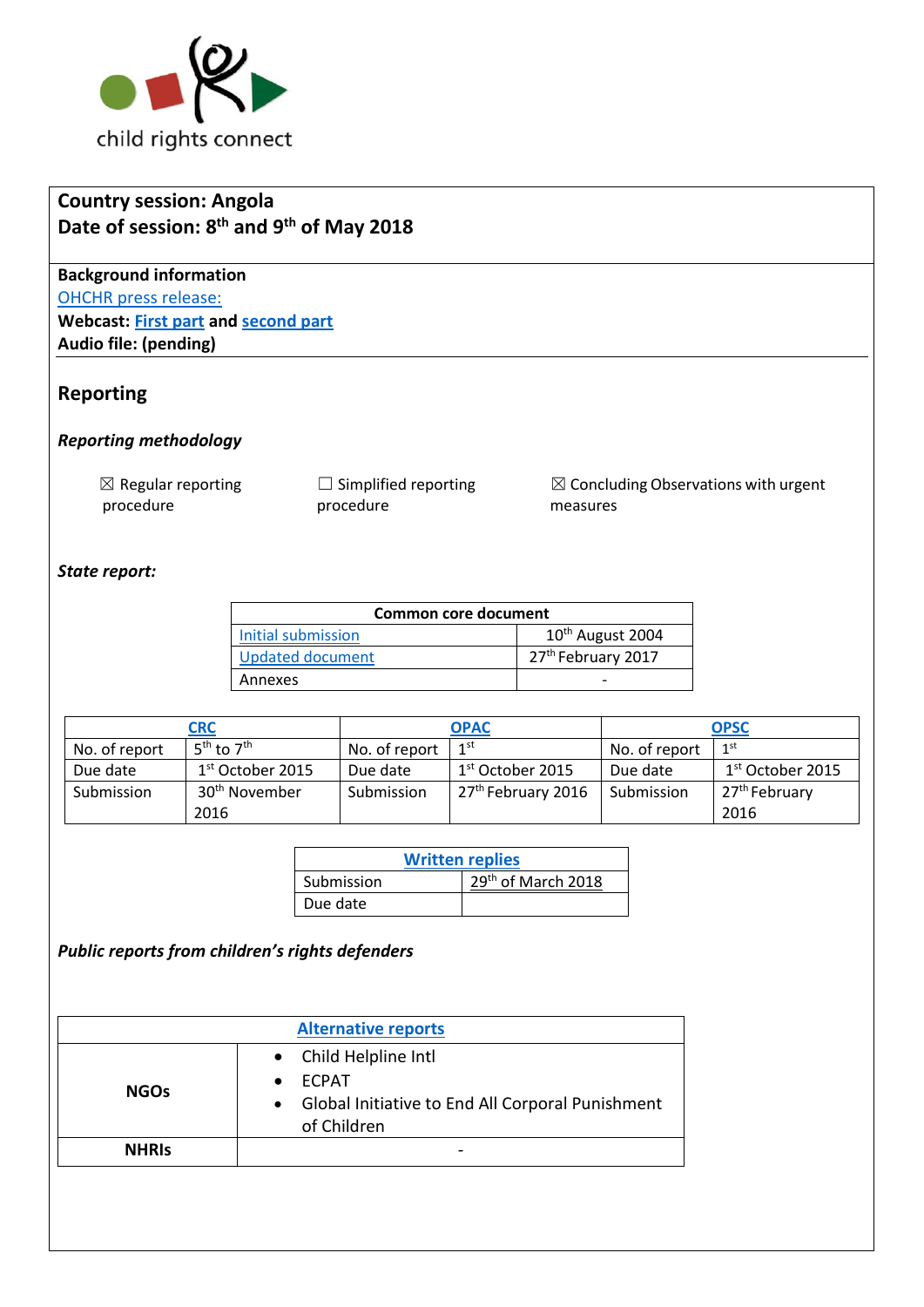

## **State delegation**

The delegation was composed by the head of delegation, Ruth Mixinge State Secretary supported by the director of social affairs, Ministry of Justice, Ministry of Social Communication and the Permanent Mission in Geneva.

# **Committee's Task Force members**

| Name & Last Name                  | Country         |
|-----------------------------------|-----------------|
| Hynd Ayoubi Idrissi (Coordinator) | <b>Morocco</b>  |
| <b>José Angel Reyes</b>           | Venezuela       |
| <b>Velina Todorova</b>            | <b>Bulgaria</b> |

## **Dialogue description**

### i. Character of the dialogue

The atmosphere of the dialogue was very constructive and interactive, following an in depth and technical discussion with no tension between the Committee and the delegation.

#### ii. General assessment made by the Committee

The Committee welcomed the large progress done in terms of enacting laws aiming to harmonize national legislation with the international standards of the CRC. However the Committee was worried that the government still don't have the necessary capacity to translate those laws into practice.

#### iii. Main issues discussed:

**Best Interest of the Child:** the Committee questioned how the courts applied the best interest of the child in family disputes, whether there was any guidance for professionals on how to interpret the principle and to provide practical guidance mentioning that they were informed that are cases that takes several years to be judged. The delegation acknowledged that more implementation needed, but that the best interest of the Child is constantly cited in constitutional tribunals related to the welfare of children.

**Right to be heard:** The Committee highlighted that participation need guidelines and trained professionals to listen to the children, asking how does the government guarantee the participation of children in judicial procedures and school. In the same topic, the Committee asked questions on follow up procedures concerning children forums. (Kirsten) The delegation has replied by saying that children have their own meetings to evaluate State policy. The government has even created a plan for high level advocacy to sensitize decision-makers about the right to be heard, including a 30 min mandatory program produced and implemented by children.

**Discrimination: the Committee questioned** the practical measures to achieve sustainable equality for children in vulnerable situation and children with disabilities, including measures to tackle gender discrimination in schools and improve access to justice for children with disabilities, LGBTI and street children. The delegation replied by acknowledging that cultural practices still discriminate children, despite the body of laws, committing to create campaigns to raise awareness of the groups mentioned.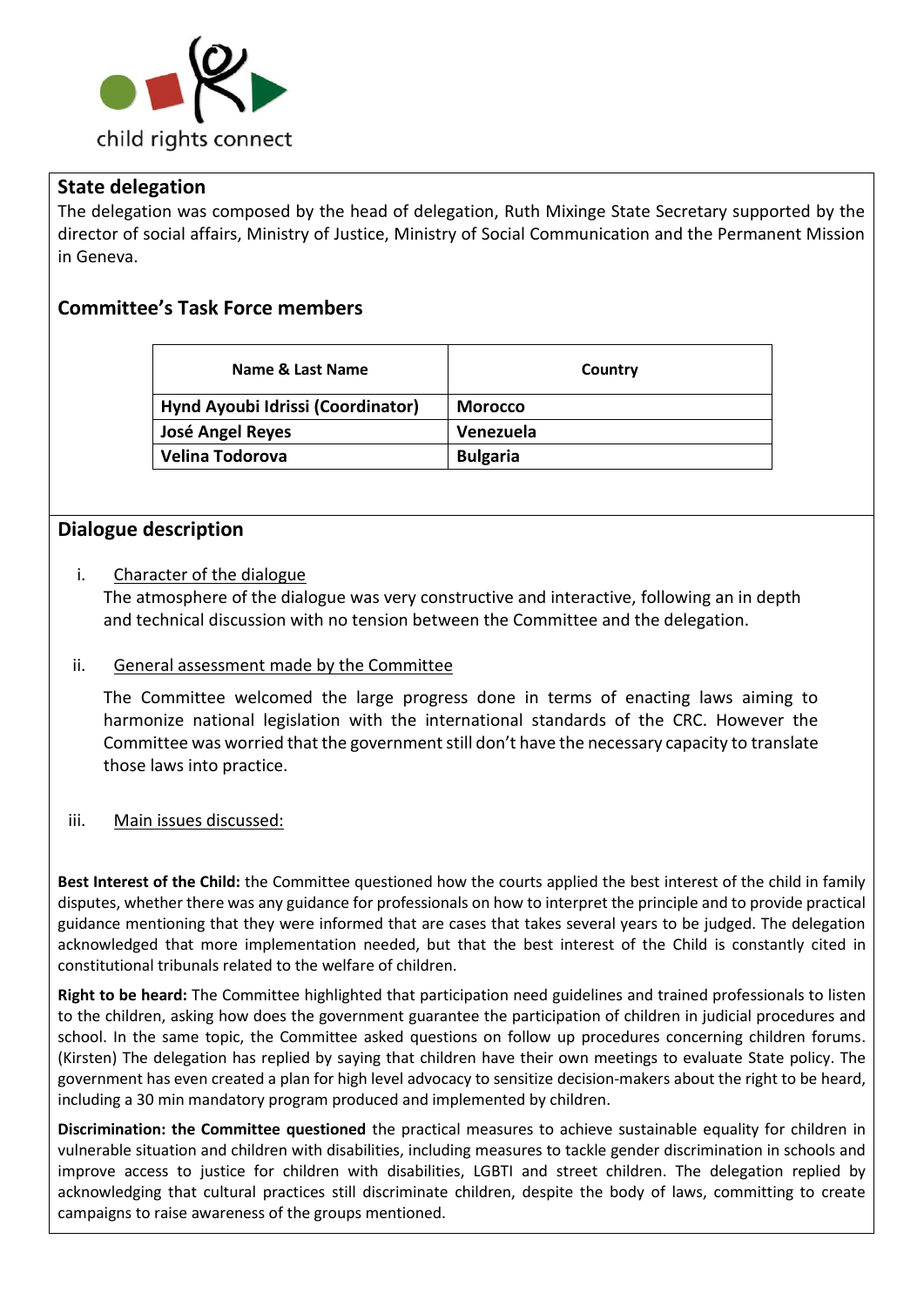

**Enactment of laws and policies:** The Committee inquired whether the convention has been employed in national jurisdiction or national development plans, by citing a lack of coverage on corporal punishment and early marriage. The delegation has answered that the CRC was successfully translated to national law, and that they are making efforts to implement the contents of the CRC concerning corporal punishment and early marriage. They cited the example of joint projects with UNICEF and religious communities and guidelines for social workers on the Convention.

**Allocation of resources:** The Committee showed concern over the effects of the economic crisis on programs benefiting children, including the issue of corruption. However, the Committee have also welcomed the plans to create an institution dedicated to the rights of the child. In this point, the Committee members asked about the possibility of children to present complaints and if so, how the government would deal with confidentiality protection of children who participate. (Ayoub) The delegation replied by saying that they are already part of several international mechanism to monitor and fight corruption part of several international mechanisms. Concerning the budget, they have highlighted that the government have spent 3,5 billion dollars in favour to projects on children.

**Freedom of expression:** The Committee members questioned the delegation whether civil society were consulted in the elaboration of policies and laws, including measures to facilitate civil society participation. The Committee was also worried by the recent problems of freedom of expression concerning cases of censorship of journalist and social workers due to restrictive laws. The Committee was also worried about recent cases of violent repression of youth movements, citing the example of students protests in which two students were gunned down by the police.

Mechanism of network of protection of children at community and national level with NGOs. They also participate in the encounters and formulation of the identification community needs and the politics of the State related to children. How the formation of workers in the judicial system and the educational system receive training on the promotion and protection of the children.

**Exploitation of children by companies:** The Committee questioned the delegation on how the government intended to improve the participation and compliance of private companies on the promotion and respect of child rights. The Committee was concerned over the cases of traffic of people to work in mining sites and the precarious situation that many children face working in illegal mines and in agriculture. The delegation replied that the Angolan penal code has laws that protects children to work in early age, highlighting that if children are ought to work it must be done in a meaningful way for their personal development, such as in the case of apprenticeships programs. Likewise, the delegation emphasized that a presidential declaration completely forbids the employment of children on certain types of work, such as mining.

**Early marriage:** The Committee was worried about existing exceptions on the family code for marriage at a lower age, envisaged for girls. They even cited cases where girls enter in de facto marriage bellow 15 years old, in clear breach of the law, citing that in many cases parents have greater power to decide over early marriage than the courts. The delegation committed to take into account the suggestion of the Committee to the current revision of the family code in order to abolish all the exceptions for early marriage. They also acknowledged the need to raise awareness to change the cultural practice.

**Birth registration:** The Committee welcomed the commitment of Angola in ensuring the registration of all births through massive campaigns of registration. However, the Committee highlighted that the percentage of birth registration is still very low. The delegation ensured that the government adopted a series of measures to tackle this problem, such as free procedure to register children and adults, including the simplification of bureaucracy. They have also provided registry books for traditional birth-inducers that have legal validity for official registration.

**Violence against children:** The Committee appreciated the enactment of a national plan to combat violence against children and recent protection laws. However, the Committee was worried that corporal punishment remains not comprehensively prohibited in which they have questioned the delegation on plans to prevent, identify and integrate children victims of corporal punishment and sexual abuse. The delegation replied that the country have prohibited all forms of discrimination, including sexual abuse and punishment and provides children victims with psychosocial support together with their families.

**Alternative care and Adoption**. The Committee asked the delegation whether the government had there policies and standards of quality to measure the quality of foster and institutional care. The Committee members also showed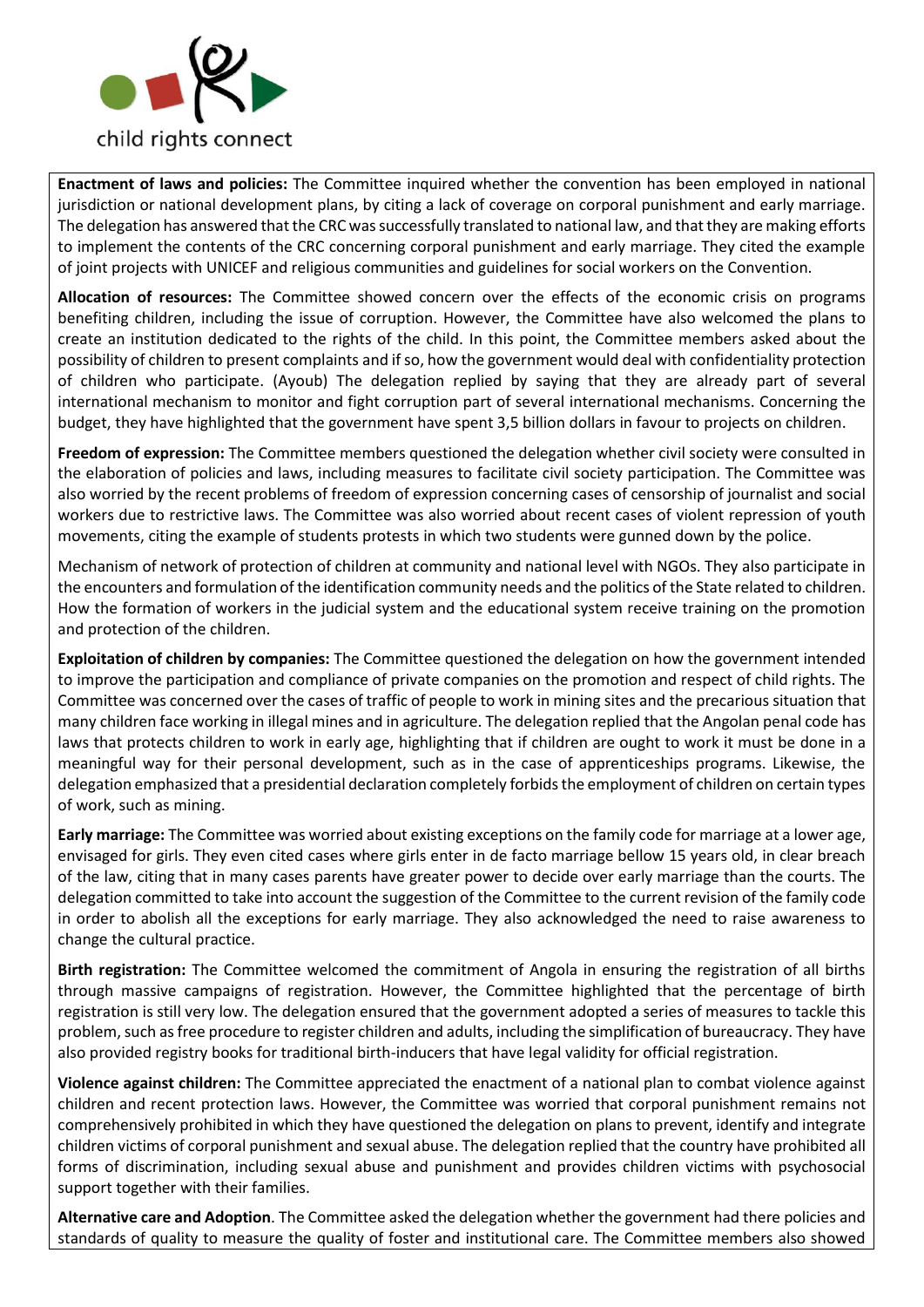

concern over the cultural reservations on adoption, but highlighted that it is still a best alternative for many children, asking about the existence of data collection on children deprived of care and available for adoption.

**Health:** the Committee was alarmed on the persisting levels of children mortality in marginalized places and the high levels of mother mortality related to malnutrition especially among those living in rural areas. The delegation has mentioned that they established partnerships with UNICEF and other international organizations to launch a campaign to fight malnutrition and to employ mass vaccination. Likewise, the delegation highlighted that the government has integrated the services with treatments for HIV in maternity and national plan for avoiding the contamination from mother to children.

**Education:** the Committee was concerned over the high level of teacher evasion due to the low salaries for working in isolated communities and high evasion of students. The delegation highlighted that the government has a plan to hire 20 000 new teachers and expand schools to many other locations in the country.

#### **OPAC**

Minimal age of recruitment Welcomes that Angola is compiling fully to the protocol concerning the age of recruitment, however not typified as a war crime.

**Coordination:** the Committee questioned the delegation about which body was responsible for coordinating the implementation of OPAC at the national level. The delegation replied that this coordination is prerogative of the ministry of human rights, but the work on the ground is implemented by several divisions.

**Dissemination:** the Committee welcomed the initiative of the government of Angola to train social workers on human rights, but it still lacks specific training on children rights, including of professionals working with children that were involved in armed conflict. The delegation replied by saying that the government created pamphlets, folders and other propaganda on the issue.

**Conscription and minimal age for recruitment:** the Committee questioned the delegation if it was still possible for private companies and the government to conscript children under 18, including the lack of reliable proof of age. The Committee reminded that the standard procedure should include a psychosocial test on children. The delegation replied that the minimal age is 18, including for the recruitment of soldiers for private security companies.

**Protection Rehabilitation and Reintegration:** the Committee congratulated the delegation for the big budget allocation and their transparency on the issue, specially concerning reintegration programs, with an impressive marl of 13.000 child soldier reintegrated, but showed concern over the reintegration for refugees coming from conflict in neighbouring countries. The delegation mentioned that the government is offering medical and psychological assistance for refugees coming from conflict areas, including providing language courses to allow access to education.

#### **OPSC**

**Implementation:** the Committee showed concern over the outdated plan to fight pornography with children, questioning about the existence of a coordination body. The delegation replied that all ministries, specially the Ministry of Social Communication and Women's Issue have a program to tackle sexual exploitation of children, including centres for psychosocial support of victims of abuse. The delegation has also mentioned the existence of several laws that put high sentences for trafficking and producing pornography, but acknowledged that there are still no specific dispositions children, but they are currently working on a reform of the penal code to include this specific type of crime.

**Internet:** the Committee asked whether there were regulations that regulated online sexual exploitation and abuse.

**Child pornography:** the Committee was worried that the penal code did not reflect the definitions of what constitutes child pornography as set out by the OPSC, showing concern that the law only covered children up to 16 years, also questioning whether the delegation had feedback on the implementation of a recent compulsory measure where hotels must report child abuse.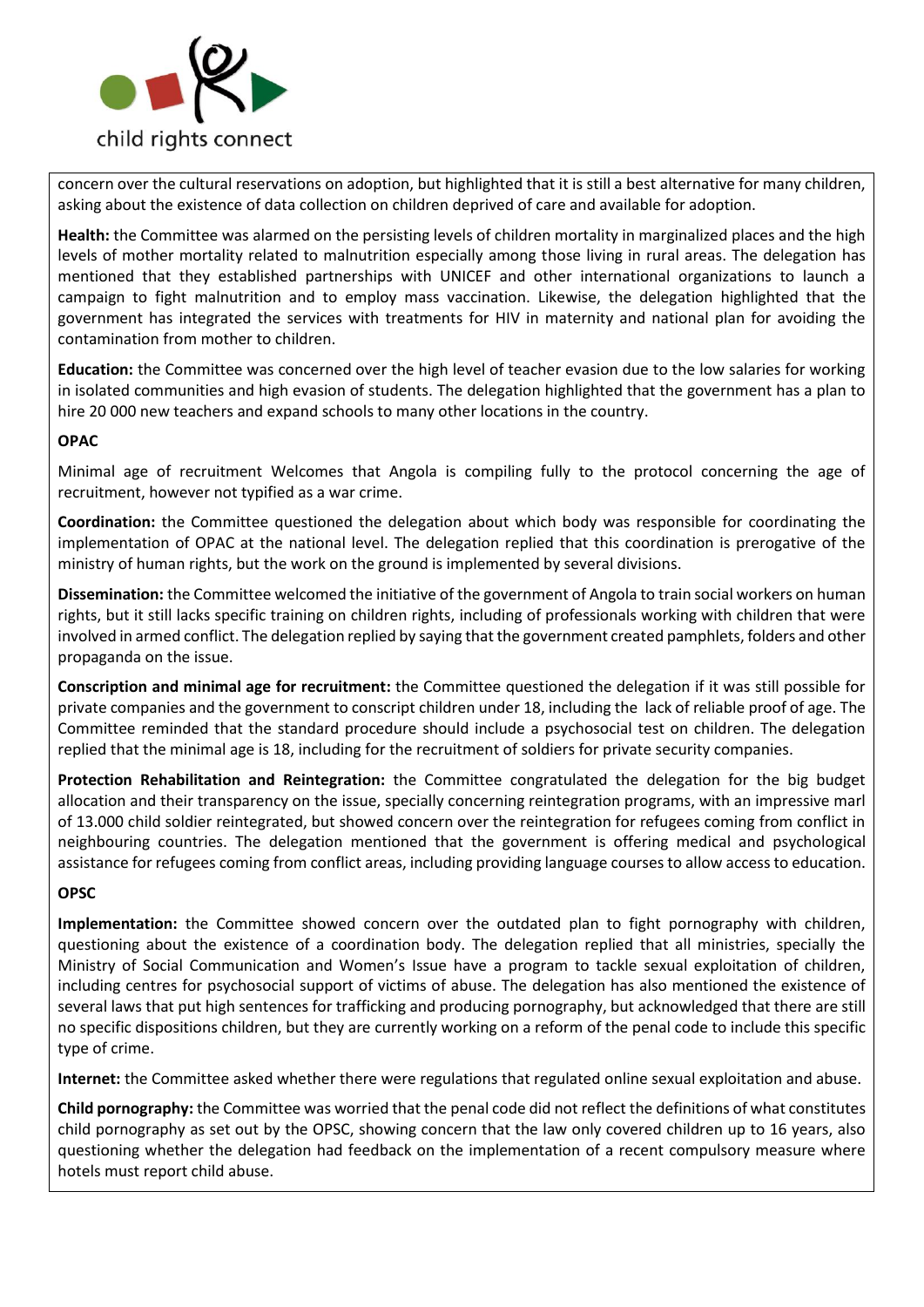

**Impunity:** the Committee expressed concern over the lack of application of the law and punishment of crimes typified in the OPSC in the national context of Angola. The delegation highlighted that crimes on the internet are taken as an infringement of the penal code and that the police has a unit on internet crimes.

## **Recommendations of the Committee**

#### **Comprehensive policy and strategy**

The Committee urges the State party to define a clear time frame for the development of a comprehensive policy on the rights of the child, encompassing all areas covered by the Convention, develop a strategy for children on the basis of that policy with the human, technical and financial resources necessary for its implementation; Establish an adequate evaluation and monitoring mechanism to regularly assess progress achieved and identify possible deficiencies;

#### **Allocation of resources**

The Committee recommends that the State party conduct a comprehensive assessment of the budget needs of children and allocate adequate budgetary resources, increase the budget allocated to the health, education and social sectors; Utilize a child-rights approach in planning the State budget, by implementing a tracking system for the allocation and use of resources for children, including for impact assessments on how investments in any sector may serve the best interests of the child; Conduct a comprehensive assessment of budget needs and establish transparent allocations to progressively address the disparities in indicators related to children's rights; Ensure transparent and participatory budgeting through public dialogue, especially with children, for proper accountability of municipal authorities; Define budgetary lines for all children, with special attention to those in disadvantaged or vulnerable situations who may require affirmative social measures; Carry out impact assessments of any austerity measures in areas directly or indirectly related to children's rights.

#### **Dissemination, awareness-raising and training**

The Committee recommends that the State party: Intensify its efforts to disseminate the Convention, including through awareness-raising programmes; Strengthen its training programmes for all professionals working with and for children; Involve children, including child human rights defenders, in its cooperation framework with civil society.

#### **Children's rights and the business sector**

The Committee recommends that the State party: Establish and implement regulations to ensure that the business sector complies with international and national human rights, labour, environmental and other standards, particularly with regard to children's rights including a clear regulatory framework for the industries operating in the State party; Require companies to undertake assessments, consultations and full public disclosure of the environmental, health-related and human rights impacts of their business activities and their plans to address such impacts.

#### **Birth registration, name and nationality**

The Committee **urges** the State party to: Extend the national mass birth registration campaign to parents, including non-Angolan citizens, refugees and asylum seekers, as this facilitates birth registration for their children; Allocate sufficient financial, human and technical resources to the Civil Registration and Vital Statistics Programme for Africa, which includes birth registration, and decentralise birth registration as far as possible to the benefit of rural and marginalized populations, including by establishing mobile birth registration teams; Step up efforts to remove practical obstacles, including through providing clear guidance and training to birth registration officials, to comprehensive birth registration of all children born to foreigners in Angola, including refugees and asylum seekers; Introduce legal safeguards for children in the State party who would otherwise be stateless, and consider ratifying the Convention relating to the Status of Stateless Persons and the Convention on the Reduction of Statelessness;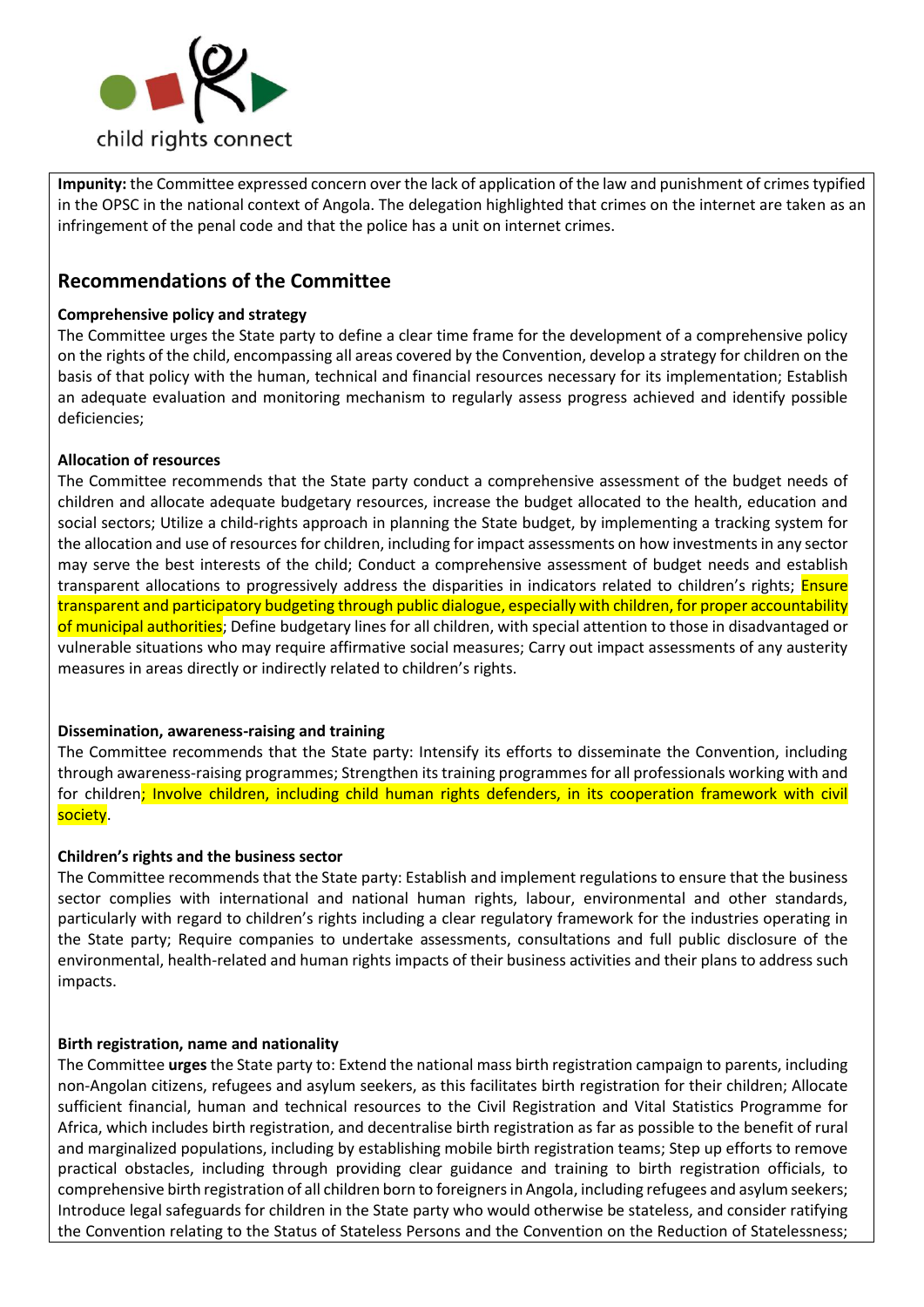

Take all the necessary measures to expand access to identification cards for all children, and other forms of identification documents for asylum-seeking and refugee children;

**Corporal punishment:** The Committee urges the State party to: explicitly prohibit the use of corporal punishment in all settings; Strengthen training programmes on the harmful effects of corporal punishment.

**Harmful practices:** The Committee urges the State party to ensure that the minimum age of marriage of 18 years; Expedite the review of the Family Code to ensure no exceptions to the minimum age of marriage of 18 years, including under customary law; Continue with the awareness-raising programmes, and ensure that all stakeholders are targeted, and establish protection schemes for victims of child marriage; Take active measures to put an end to all other harmful practices against children in the State party, including by specifically criminalising, in the revised Penal Code, all harmful practices amounting to acts of violence against children, especially girls.

**Nutrition/breastfeeding:** The Committee urges the State party to allocate sufficient financial, human and technical resources for the implementation of the National Nutrition Strategy, and ensure leadership and coordination, while swiftly adopting its envisaged new national food and nutrition policy, giving critical importance to maternal, infant and young child nutrition in rural areas; Promote nutrition awareness, food diversity and the consumption of more nutritious foods throughout the State party; Reactivate the process of approval and enforcement of the National Policy of Environmental Sanitation and expand the community water management model in villages and peri-urban areas; Step up its efforts to promote exclusive and continued breastfeeding by providing access to materials and promote exclusive breastfeeding of infants for the first six months of their lives, and adjust the duration of maternity leave to at least 14 weeks; Limit the use of milk substitutes, and implement the International Code of Marketing of Breast-milk Substitutes.

**Children in street situations:** the Committee urges the State party to: Assess the number of children in street situations, undertake studies on the root causes, and develop a comprehensive strategy to address the root causes of the large number of children in street, **involving children themselves**; Provide children in street situations with social, health, education and lodging services; Facilitate either reintegration with family or placement in alternative care, with full respect of the child's best interests and giving due weight to their views in accordance with their age and maturity.

**Administration of juvenile justice:** the Committee urges the State party to: Ensure that the juvenile justice system applies to children up to the age of 18; Continue to promote and strengthen non-judicial measures for children accused of criminal offences; Ensure that detention, including pretrial detention, is used as a measure of last resort and for the shortest possible period of time and that it is reviewed on a regular basis with a view to its withdrawal and ensure that detention is not used for minor offences; Expedite trials involving children to reduce the pretrial detention periods, ensure that children are not detained together with adults and that detention conditions are compliant with international standards; Ensure that the juvenile justice system is equipped with adequate human, technical and financial resources and continue to ensure that designated specialized judges for children receive appropriate training; Ensure the provision of qualified and independent legal aid to children in conflict with the law at an early stage of and throughout legal proceedings;

## **Sustainable Development Goals**

- 3.2 of the Sustainable Development Goals on ending preventable deaths of newborns and children under five years of age
- 16.5 substantially reducing corruption and bribery in all their forms
- 16.9 of the Sustainable Development Goals on providing legal identity for all, including birth registration